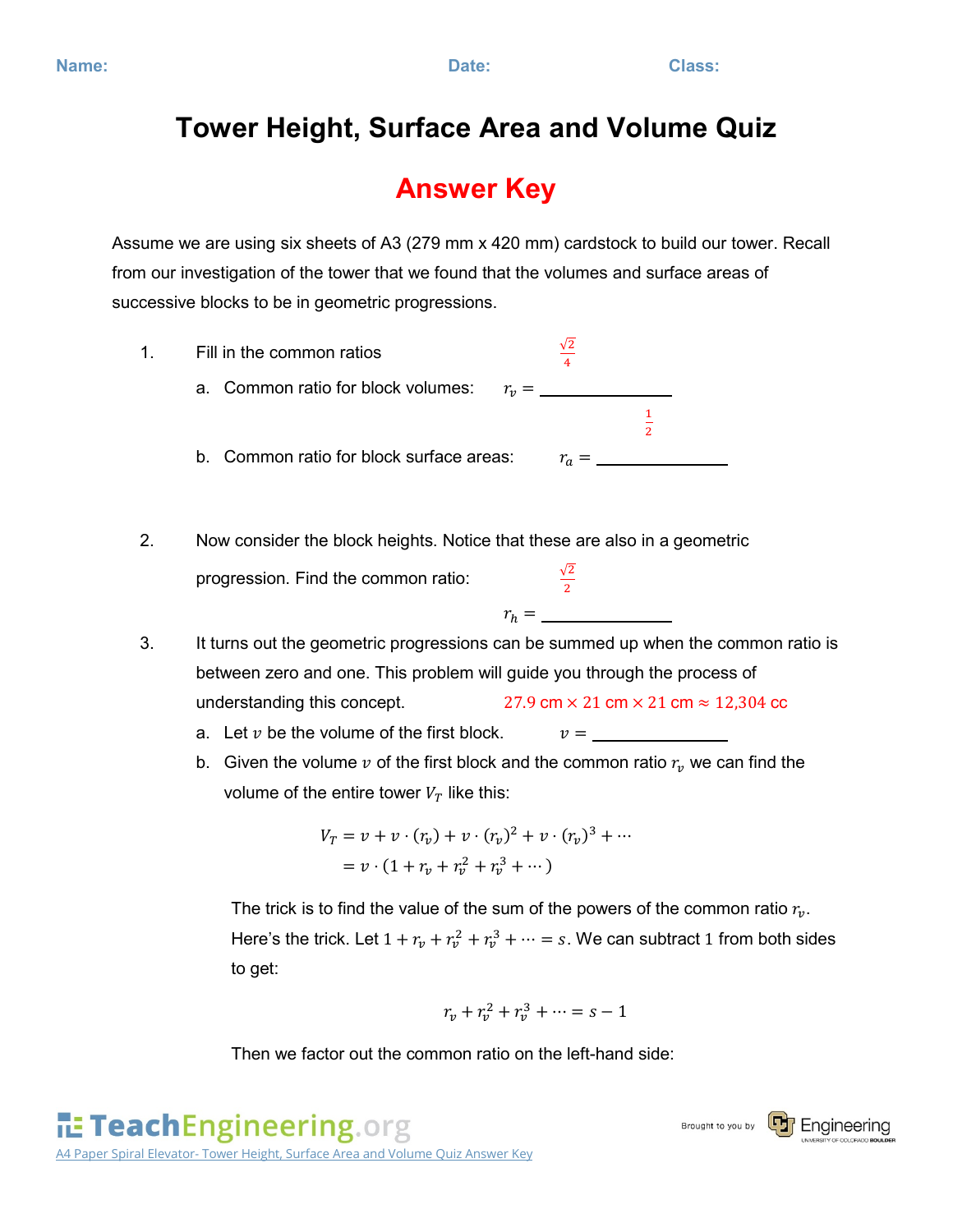$$
r_v \cdot (1 + r_v + r_v^2 + r_v^3 + \dotsb) = s - 1
$$

Notice that the sum in the parentheses is the original sum  $s!$ 

Substitute the  $s$  in to the equation and solve for it.

$$
r_v \cdot s = s - 1 \Rightarrow s = \frac{1}{1 - r_v} = \frac{1}{1 - \sqrt{2}/4} = \frac{2}{7}(4 + \sqrt{2})
$$

$$
s = \underline{\qquad}
$$

c. Now we can find the volume of the tower!

$$
V_T = v \cdot s = 12,304 \text{ cc} \cdot \frac{2}{7} (4 + \sqrt{2}) \approx 19,033 \text{ cc}
$$
  
 $V_T =$ 

4. a. Repeat the process in problem (3) to find the surface area  $A_T$  of the whole tower. Recall that the bottom of the blocks are not part of the surface area nor is the section of the top that the subsequent block rests on!

Surface area of first block:

 $a = 2 \times 21$  cm  $\times 21$  cm  $+ 3 \times 27.9$  cm  $\times 21$  cm  $- 21$  cm  $\times \frac{27.9}{2}$  cm  $= 2346.75$  sq cm

Surface area of entire tower:

$$
A_T = a \cdot \frac{1}{1 - 1/2} = 4693.5 \text{ sq cm}
$$

This implies that the same amount of cardstock used to make the first box is the same amount that would need to be used for all the others.

b. In the project we learned where to position the elevator shaft so that we could reach any floor. Now determine how tall the elevator shaft would need to be to reach them.

The height of the first block is 21 cm so  $H_T = 21$  cm  $\cdot \frac{1}{1-\sqrt{2}/2} \approx 71.7$  cm